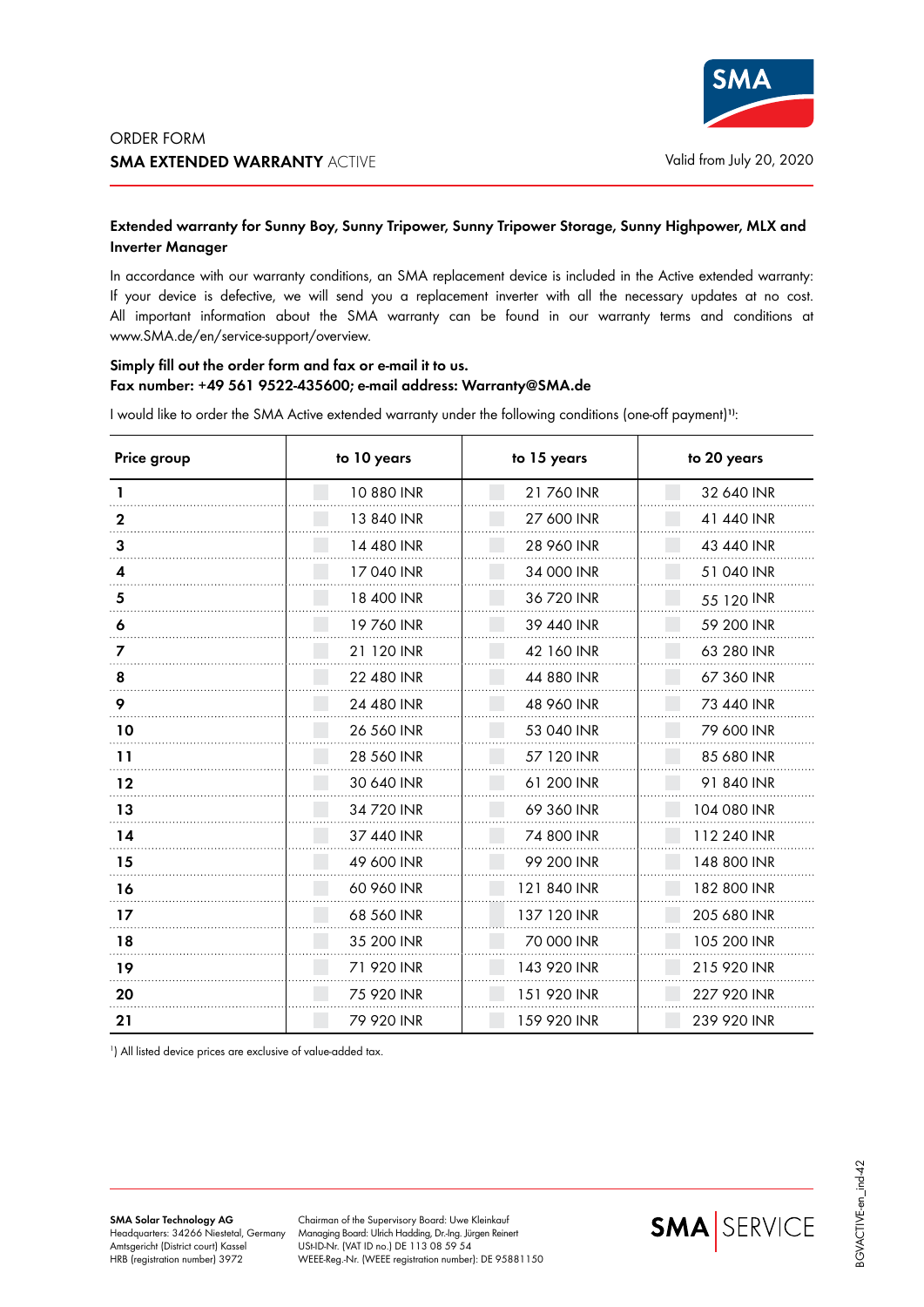

## ORDER FORM **SMA EXTENDED WARRANTY** ACTIVE

| Price group | Device type                                                                                                                                                                                                                                                           |
|-------------|-----------------------------------------------------------------------------------------------------------------------------------------------------------------------------------------------------------------------------------------------------------------------|
| L           | SB1.5-1VL-40, SB 2000HF-30, SB2.0-1VL-40, SB 2100TL, SB 2500, SB2.5-1VL-40, SB 2500HF-<br>30, SB 2500TLST-21                                                                                                                                                          |
| $\mathbf 2$ | SB 3000, SB3.0-1AV-40*, SB3.0-1AV-41*, SB 3000HF-30, SB 3000TL-20, SB 3000TL-21,<br>STP3.0-3AV-40*, SB 3300, SB 3300-11, SB 3500TL-JP-22**, SB 3500TL-JP-22-MP**<br>SB3.6-1AV-40*, SB3.6-1AV-41*, SB 3600TL-20, SB 3600TL-21, SB 3600SE-10***, SB 3800,<br>SB 3800-11 |
| 3           | SB4.0-1AV-40*, SB4.0-1AV-41*, SB 4000TL-20, SB 4000TL-21, STP4.0-3AV-40*,<br>SB 4500TL-JP-22**, SB 4500TL-JP-22-MP**                                                                                                                                                  |
| 4           | SB5.0-1AV-40*, SB5.0-1AV-41*, SB5.5-LV-JP-41**, SB 5000TL-20, SB 5000TL-21, SB 5000SE-<br>10***, SB 5400TL-JP-22-MP**, STP5.0-3AV-40*, STP 5000TL-20                                                                                                                  |
| 5           | SB 6000TL-21, SB6.0-1AV-41*, STP 6000TL-20, STP6.0-3AV-40*                                                                                                                                                                                                            |
| 6           | STP 7000TL-20                                                                                                                                                                                                                                                         |
| 7           | STP 8000TL-20, STP8.0-3AV-40*                                                                                                                                                                                                                                         |
| 8           | STP 9000TL-20                                                                                                                                                                                                                                                         |
| 9           | STP 10000TL-20, STP 10000TLEE-JP-10, STP 10000TLEE-JP-11, STP10.0-3AV-40*                                                                                                                                                                                             |
| 10          | STP 12000TL-20                                                                                                                                                                                                                                                        |
| 11          | STP 15000TL-30                                                                                                                                                                                                                                                        |
| 12          |                                                                                                                                                                                                                                                                       |
| 13          | STP 20000TL-30, STP 20000TLEE-JP-11                                                                                                                                                                                                                                   |
| 14          | STP 24500TL-JP-30, STP 25000TL-30, STP 25000TL-JP-30                                                                                                                                                                                                                  |
| 15          | 03-50-1000-1-40 (STP 50-40), 03-50-1000-3-40 (STP 50-JP-40)                                                                                                                                                                                                           |
| 16          | STP 60-10, STP 60-JP-10, 139F5003 (MLX 60)                                                                                                                                                                                                                            |
| 17          | SHP 75-10                                                                                                                                                                                                                                                             |
| 18          | $IM-20***$ , $IM-10***$                                                                                                                                                                                                                                               |
| 19          | STPS60-10, 3-100-1000-1-20 (SHP 100-20), 3-100-1000-3-20 (SHP100-JP-20)                                                                                                                                                                                               |
| 20          | 3-125-1500-2-20 (SHP 125-US-20), STP 110-60                                                                                                                                                                                                                           |
| 21          | 3-150-1500-1-20 (SHP 150-20), 3-150-1500-2-20 (SHP 150-US-20) 3-143-1500-3-20 (SHP<br>$143-JP-20$                                                                                                                                                                     |

The factory warranty is 5 years. This can be extended by a maximum of 10 years to 15 years.

\*\* The factory warranty is 10 years. This can be extended by a maximum of 10 years to 20 years.

\*\*\* The extended warranty refers exclusively to the inverter (the corresponding battery is not a part of this extended warranty).

\*\*\*\* The factory warranty is 5 years. This can be extended by a maximum of 5 years to 10 years.

The sale of extended warranties is limited to the above listed device types (the above mentioned device types ending with BS, -IT and -Kxx are excluded from the limitation).

SMA reserves the right to add or remove device types to or from the overview list at any time.

The warranty can only be extended during an existing valid warranty period.

The total duration of the factory warranty period and the warranty extension may not exceed 20 years.